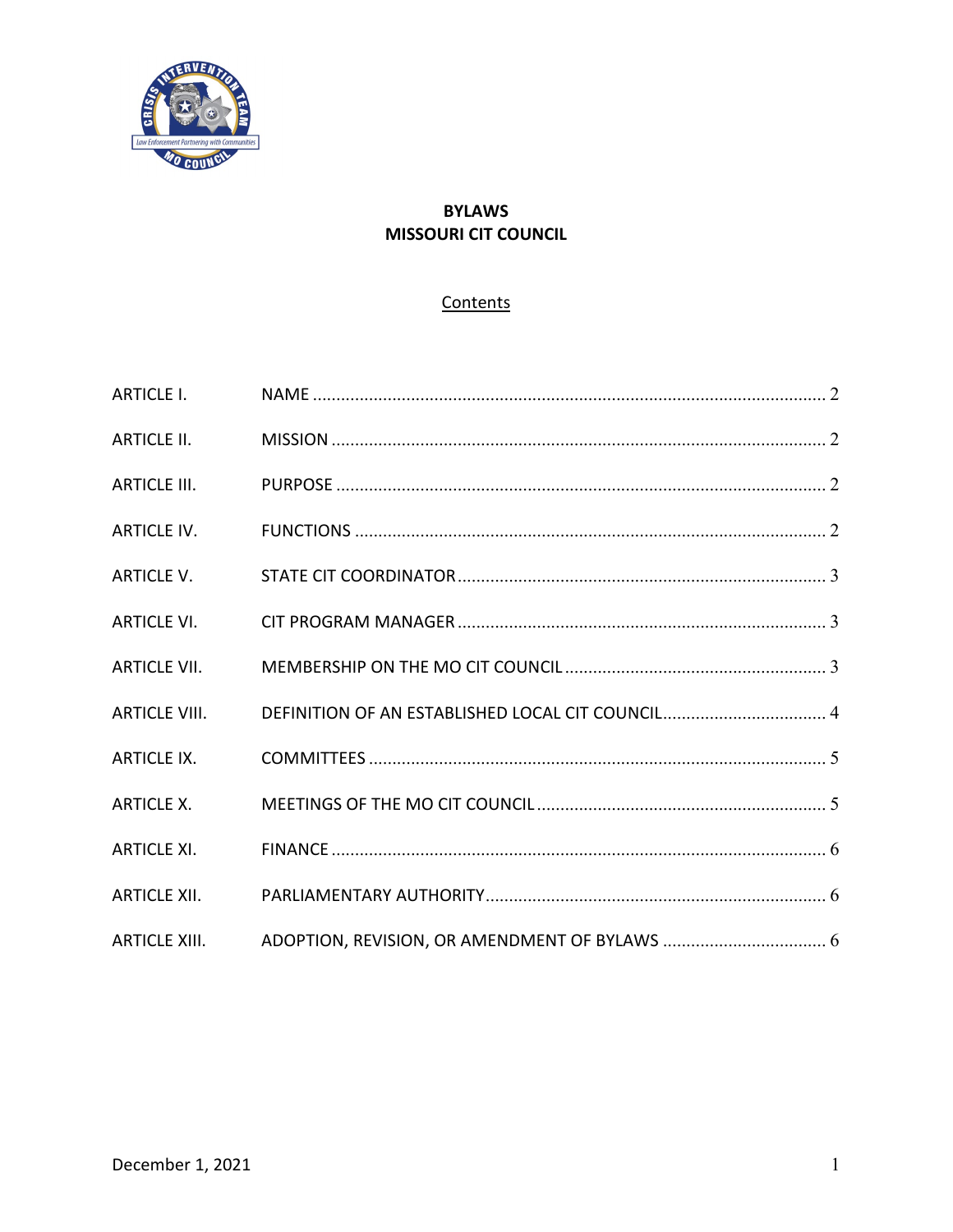

## <span id="page-1-0"></span>**ARTICLE I. NAME**

- A. The name of this organization is the "MISSOURI CIT COUNCIL" and shall be organized and operated as an unincorporated not-for-profit entity, and shall be governed subject to and as provided for in these Bylaws.
- B. Crisis Intervention Team is herein referred to as CIT.
- C. The Missouri CIT Council is herein referred to as the MO CIT Council.
- D. The Missouri Behavioral Health Council is herein referred to as the Coalition.
- E. The Department of Mental Health is herein referred to as DMH.

## <span id="page-1-1"></span>**ARTICLE II. MISSION**

The Missouri Crisis Intervention Team (CIT) Council is a state collaboration of law enforcement and behavioral health community partners dedicated to helping individuals in crisis by implementing the Missouri Model of CIT.

The Council helps facilitate understanding, development, and implementation of CIT programs throughout Missouri in order to promote and support more effective interactions among law enforcement, behavioral health professionals, individuals with behavioral health issues, their families and communities, and also to reduce stigma.

#### <span id="page-1-2"></span>**ARTICLE III. PURPOSE**

- A. Support law enforcement officers and community partners to respond effectively to individuals experiencing a behavioral health crisis.
- B. Improve officer safety and wellness.
- C. Implement and expand the Missouri model of CIT.

# <span id="page-1-3"></span>**ARTICLE IV. FUNCTIONS**

- A. Meet regularly to assemble local CIT Councils to support statewide efforts.
- B. Develop and promote the Missouri CIT Model.
- C. Support established and developing CIT Councils.
- D. Coordinate activities with other state initiatives.
- E. Educate law enforcement and the community to increase awareness and benefits of the CIT program.
- F. Support local CIT Councils conducting trainings.
- G. Evaluate local CIT training efforts to ensure adherence to the Missouri CIT Model.
- H. Advise local CIT Councils on the process for obtaining POST certification for their trainings.
- I. Collect data on CIT efforts.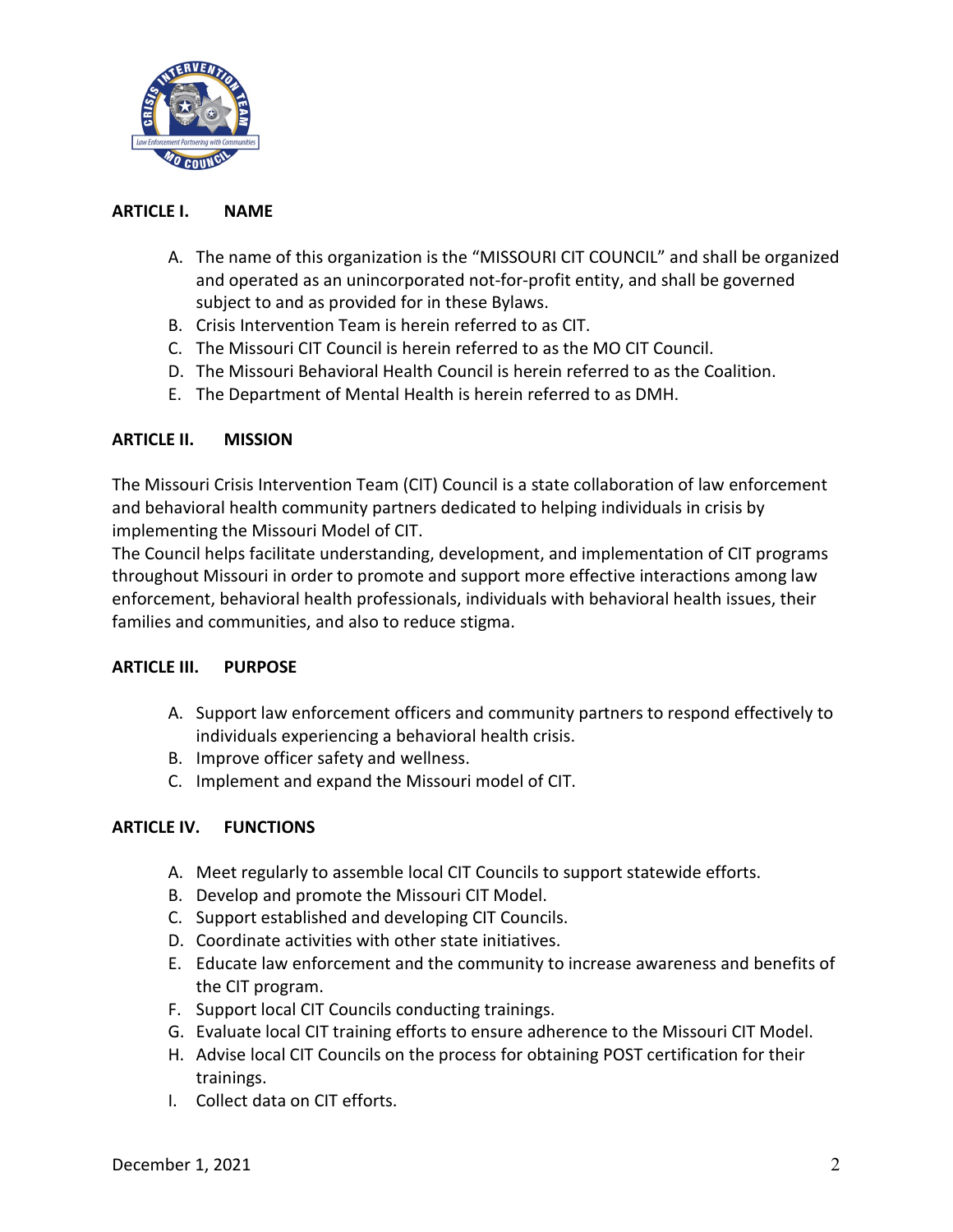

# <span id="page-2-0"></span>**ARTICLE V. STATE CIT COORDINATOR**

- A. The State CIT Coordinator shall be a law enforcement member recommended by the Missouri Department of Mental Health and the Missouri Behavioral Health Council, and approved by a majority vote of the MO State CIT council membership.
	- 1. Preside at meetings of the MO CIT Council.
	- 2. Represent the Council or appoint another member to represent the Council.
	- 3. Select and replace CIT Working Committee members in coordination with DMH, the Coalition and with approval of the MO CIT Council members.
	- 4. Assist with the facilitation of training and lead statewide expansion efforts.

## <span id="page-2-1"></span>**ARTICLE VI. CIT PROGRAM MANAGER**

- A. The CIT Program Manager shall be selected by the Missouri Behavioral Health Council.
	- 1. The CIT Program Manager is employed by the Coalition.
	- 2. Provide support to the State CIT Coordinator and the MO CIT Council.
	- 3. Collaborate with the State CIT Coordinator to develop agendas and record minutes of the MO CIT Council, distribute communications to the MO CIT Council membership, maintain records, collect data, advocate for funding, and perform other duties as needed.

#### <span id="page-2-2"></span>**ARTICLE VII. MEMBERSHIP ON THE MO CIT COUNCIL**

#### General Membership

A. Meetings are open to anyone interested in advancing the mission of the MO CIT Council.

#### Voting Membership

- A. Voting members include representatives from **established** local CIT Councils throughout the state of Missouri.
- B. Each established local CIT Council shall get one vote, communicated by the CIT Council chair or their designee after discussion with local CIT Council members.
- C. An approved vote at a meeting will be determined by a majority vote of council members present (in person or via teleconference).
- D. A quorum consists 75% of established councils voting and 51% of the vote determines the outcome of motion.
- E. In order to cast a vote, a representative from each established local CIT Council must participate in person or via teleconference.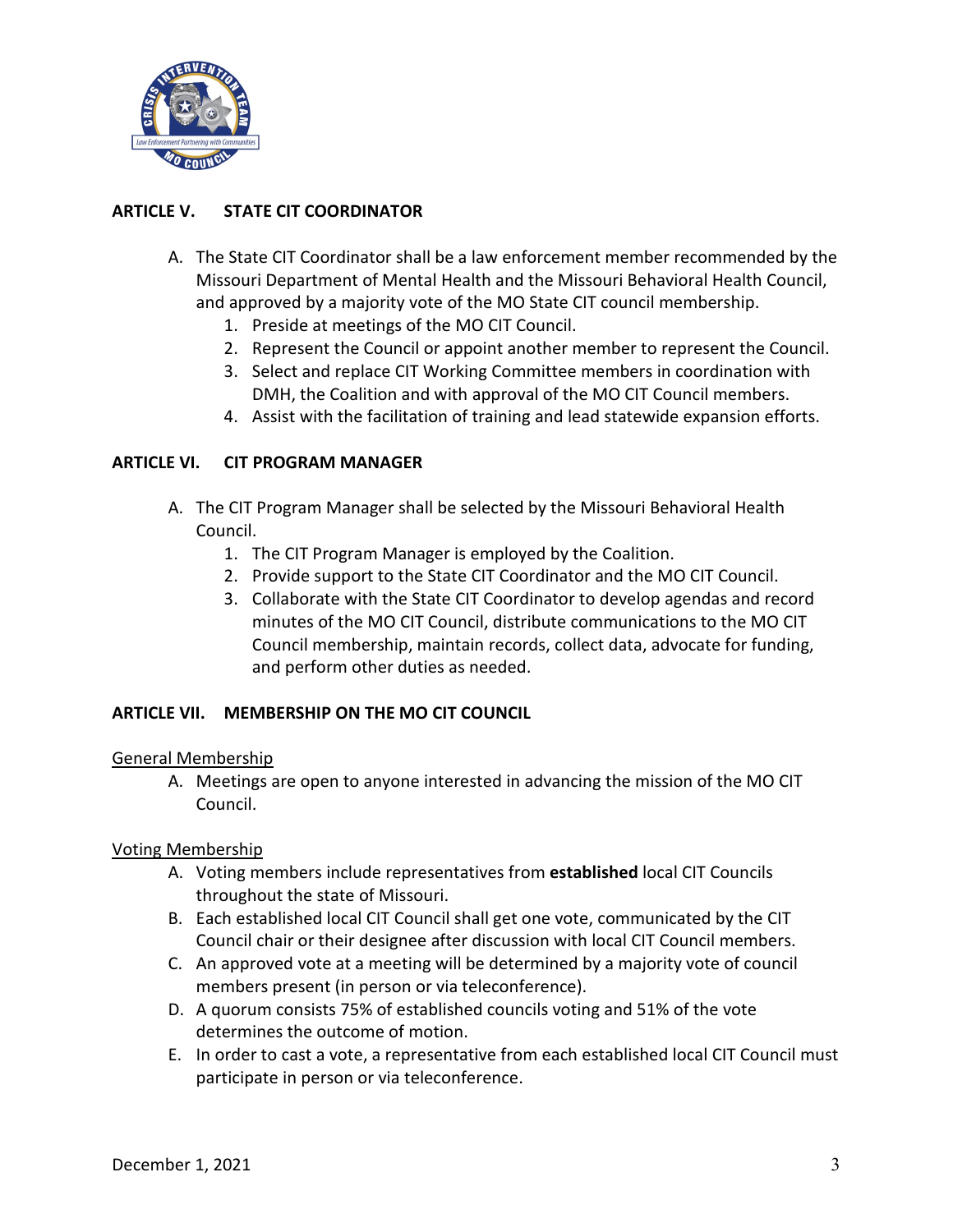

- 1. In certain instances, votes may be cast via email. Emails will be sent to Council Chairs who will then respond with notification of authorized designee voting member.
- 2. An approved vote via email will be determined by the majority of established local CIT Councils, providing a vote by the established deadline.
- F. The State CIT Coordinator is only a voting member in the event of a tie.
- G. All items to be voted on will be communicated to Council members at least ten business days prior to voting (to allow discussion with local CIT Council members).

# <span id="page-3-0"></span>**ARTICLE VIII. DEFINITION OF AN ESTABLISHED LOCAL CIT COUNCIL**

An established CIT Council is defined as a collaboration of law enforcement, mental health professionals and advocates, as well as other community partners committed to serving individuals with behavioral health issues and other brain disorders, who meet the following criteria:

- 1. Meets regularly for at least a year (the recommendation is monthly meetings, but at least quarterly meetings are required);
- 2. Have CIT trained officers/deputies in their area. (The local Council does not have to provide CIT training. The Council can send officers/deputies to established CIT trainings in other areas);
- 3. Council is implementing the "Missouri Model" of CIT, including using the Missouri CIT Curriculum, following standardized data collection practices, etc.;
- 4. Must have active participation by a member of the local Council (in person, by teleconference) in four of the six state CIT meetings annually; and
- 5. Requesting Council submits a letter explaining how your council meets the criteria to the MO CIT Council for approval.

After a review and approval by the MO CIT Council, an expansion CIT Council will become an established CIT Council.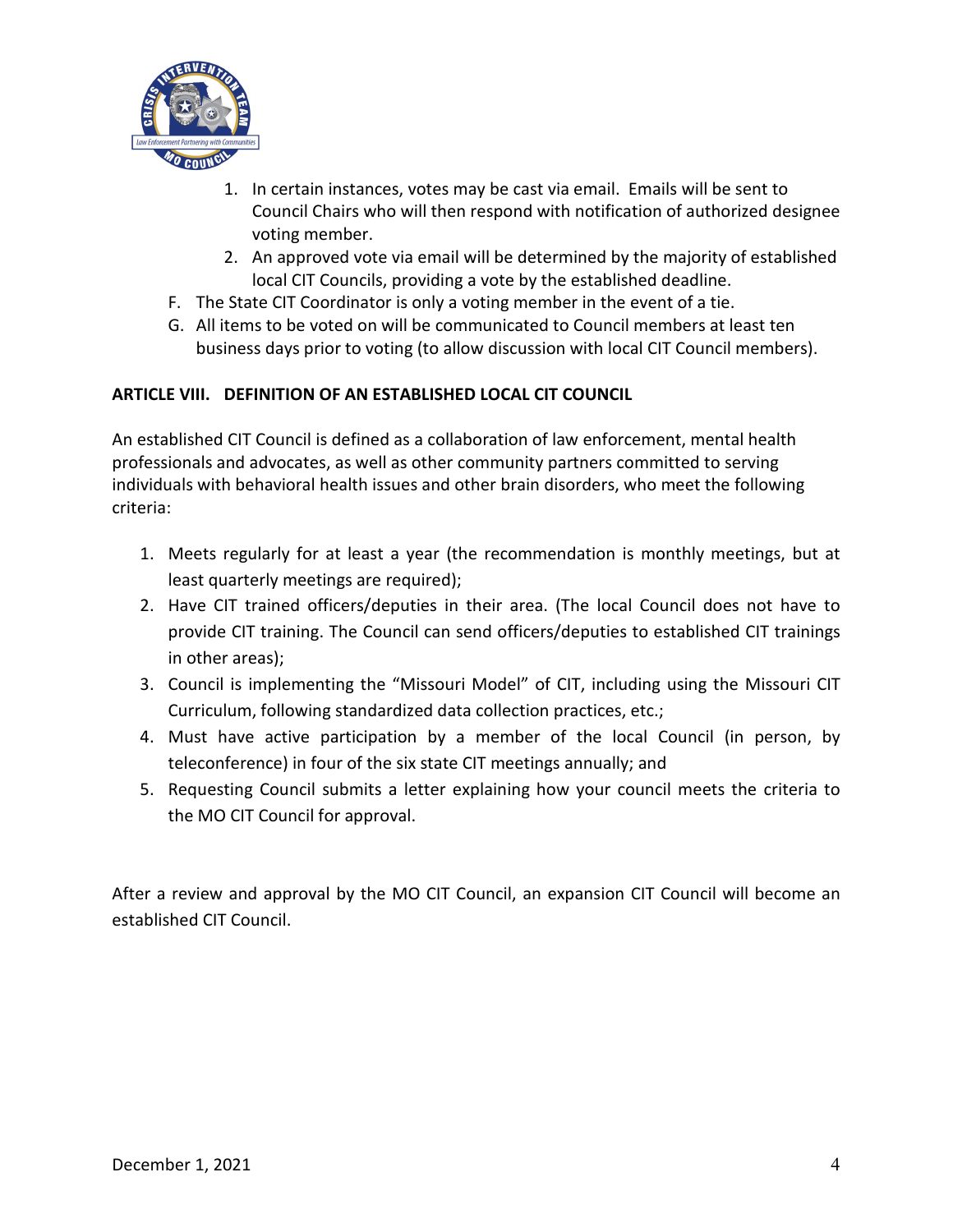

# <span id="page-4-0"></span>**ARTICLE IX. COMMITTEES**

## CIT Working Committee

- A. Contribute to activities related to the advancement of statewide CIT efforts.
- B. Participate in the strategic planning process and ensure the strategic plan goals and objectives are being met.
- C. Actively participate in CIT expansion efforts in Missouri.
- D. Actively contribute to all working documents and curriculum materials.
- E. Membership to include:
	- 1. One state-wide member
	- 2. One person with lived experience (must be certified peer specialist)
	- 3. One law enforcement professional, and one community member who is a member of a local CIT Council from each region:
		- 1. Region 1: Northwest (NW)
		- 2. Region 2: Northeast (NE)
		- 3. Region 3: Kansas City Area (KC)
		- 4. Region 4: St. Louis Area (STL)
		- 5. Region 5: Southwest Area (SW)
		- 6. Region 6: Southeast Area (SE)
		- 7. Region 7: Central (C)

#### Conference Planning Committee

A. Two chairs will be assigned comprised of one sworn law enforcement member of the MO CIT Council and one member of the Missouri Behavioral Health Council.

#### Ad-hoc Committees

A. The State CIT Coordinator and the CIT Program Manager may create ad-hoc committees as needed and select members accordingly.

#### <span id="page-4-1"></span>**ARTICLE X. MEETINGS OF THE MO CIT COUNCIL**

- A. Meetings will be held bimonthly.
- B. Meeting times and locations will be determined by the State CIT Coordinator and the CIT Program Manager and communicated to Council members.
- C. Minutes of the MO CIT Council meetings shall be recorded and distributed to Council members for approval.